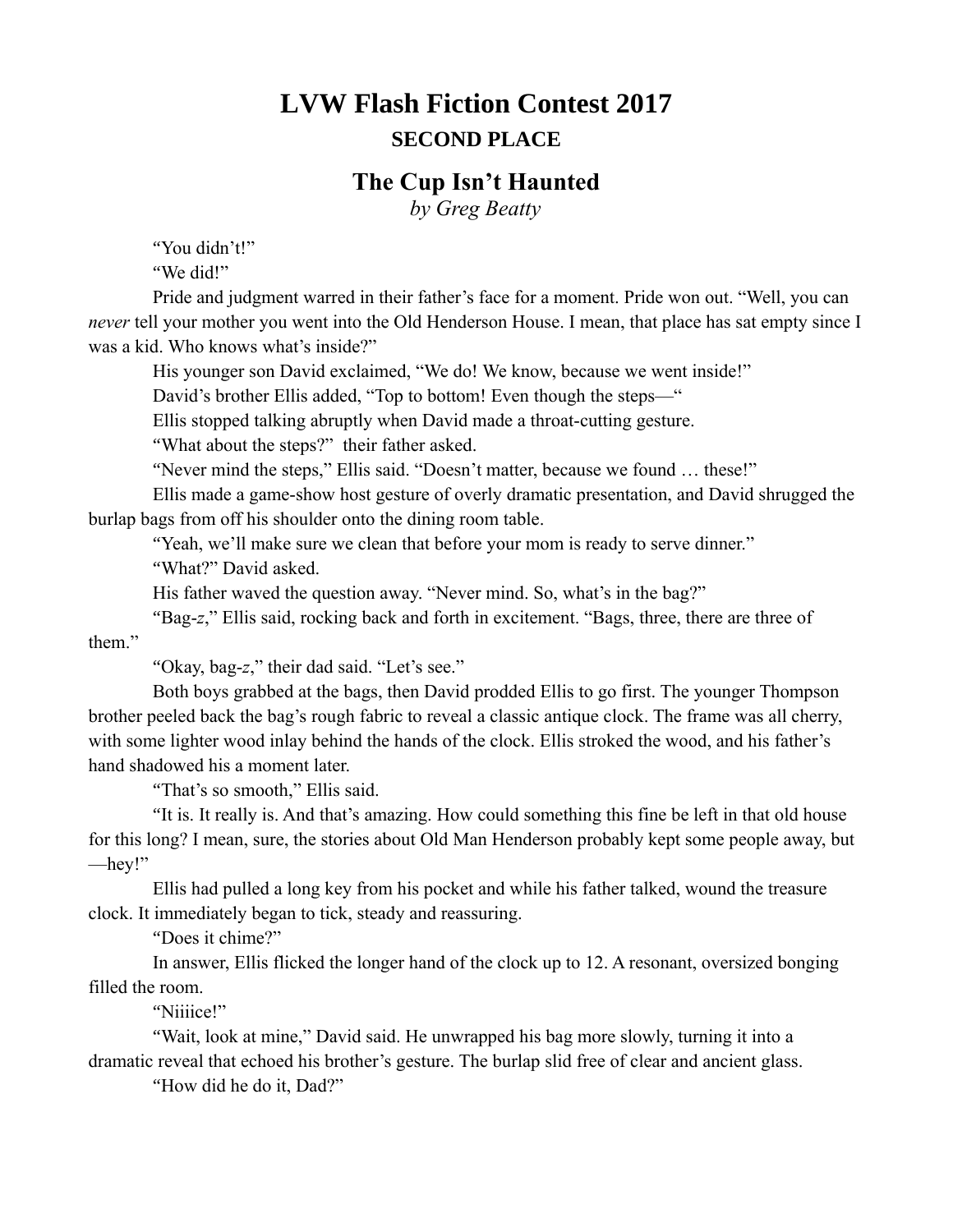"I have to admit, Davey," their dad said, turning the bottle carefully. "I don't really know. I've never seen a ship in a bottle that had this level of detail and precision. I swear you can ..."

He lifted it to his eyes and squinted. "I swear you can see the fleas on the captain's monkey."

"You can!" David exclaimed. "And the parrot is missing part of one feather."

"Niiiice!" their father exclaimed again. "We are going to have to find places for both of these. Good places. Places of pride."

All three pairs of eyes turned toward the last bag, though not with the same expression. Where their father's eyes were eager, even hungry, his boys' were solemn and scared.

Their father clapped his hands together. "Well?" he said. "Who's going to open this last bag?" The boys looked at one another. Ellis eventually broke the deadlock. "Here's the thing, Dad."

Then he ground to a halt again. For a moment, the only sound in the room was the ticking

clock.

"Here's the thing," he said again. "We were thinking we might just take that last bag back." "Really? Why?"

Ellis opened his mouth, then closed it. Then he opened it again.

After a moment, David took over. "It looked special, Dad, and we wanted it most of all. More than the ship. But when we got close to it, it felt … wrong."

"Haunted," Ellis added.

"Haunted," their father said. "How could you tell?"

This time it was Dave who started speaking and Ellis who stepped in for him. "Neither one of us wanted to touch it. I mean, I put my hand in a pile of rat droppings instead of touching the lid."

"Mouse droppings," Dave said.

"I … think I need to see this for myself."

Dave and Ellis looked at each other. Then, without speaking, each of them took an edge of the remaining bag. They tugged, folded, and shifted, incrementally pulling until the bag birthed …

"We don't even really know what it is," Dave said.

"It's called a loving cup," his dad said. "A classic one. It looks like it's actually parts of two different cups: a silver base and a porcelain lid. They almost fit."

When he was younger, Jonathan Thompson had believed the stories about Henderson House. They'd kept him away. They'd kept him safe. He hadn't known how to articulate it then, but there was also something about the house itself, something he'd felt in the hairs of his arms.

Now that he was Dad instead of Jonathan, he felt compelled to model the adult behavior he thought was right, rather than what he felt was viscerally true. In this moment, that meant he ignored the throbbing certainty that his sons were right and the loving cup was haunted. He reached forward to pick it up for a closer look.

One hand touched the silver cup while the other grazed the mismatched porcelain top. The instant his fingers touched his sons' chilly treasure, the contact closed a circuit. However, instead of electricity, what flowed up his limbs to jolt his heart was a pulse of evil, followed a second later by a malign and palpable presence.

"You see," Old Man Henderson said, using Jonathan Garret's mouth like a ventriloquist's dummy. "The cup isn't haunted."